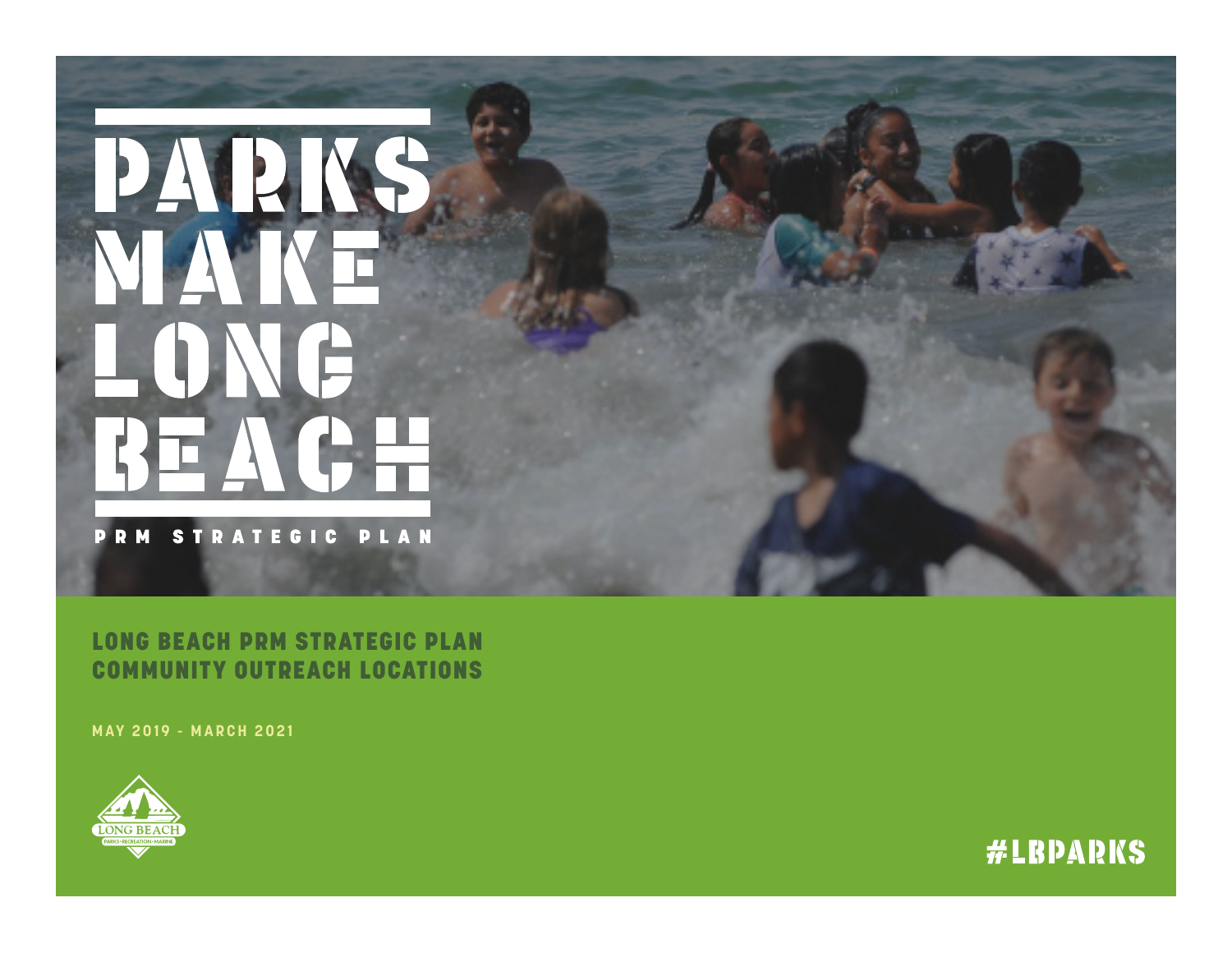### **Outreach events for community survey #1 occurred at the following locations:**

- **1. Marine Stadium (3)**
- **2.Admiral Kidd Park (2)**
- **3.Cesar E. Chavez Park**
- **4. Long Beach Municipal Band**
- **5.Whaley Park**
- **6.Drake Park**
- **7. El Dorado Park West**
- **8.Houghton Park**
- **9. Ramona Park**
- **10. College Estates Park**
- **11. Scherer Park (2)**
- **12. Bluff Park**
- **13. Silverado Park**
- **14. MacArthur Park**
- **15. Orizaba Park**
- **16. Somerset Park**
- **17. Wardlow Park**
- **18. Bixby Park**
- **19. Pan American Park**
- **20. Cherry Park**
- **21. MLK Jr. Park**
- **22. Stearns Champions Park**
- **23. Heartwell Park**
- **24. McBride Park**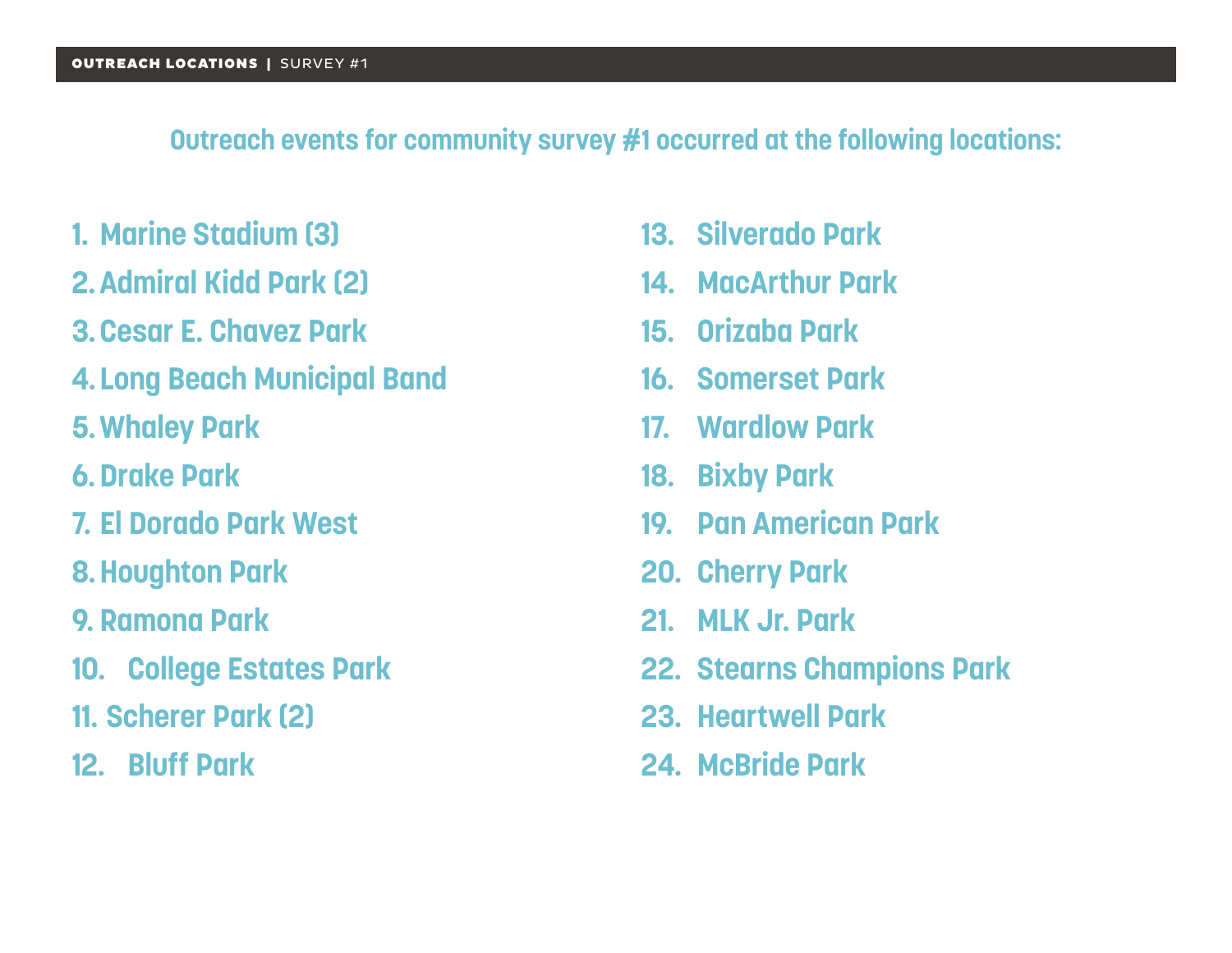#### **Outdoor lawn signage advertising community survey #2 was put in the following locations:**

- **1. Admiral Kidd Park, 2125 Santa Fe Ave.\***
- **2. Bixby Park, 130 Cherry Ave.\***
- **3. Cesar E. Chavez Park, 401 Golden Ave.\***
- **4. College Estates Park, 808 Stevely Ave.\***
- **5. Coolidge Park, 352 E. Neece St.\***
- **6. Davenport Park**
- **7. Drake Park, 951 Maine Ave.\***
- **8. El Dorado Park West, 2800 N. Studebaker Rd.\***
- **9. Harvey Milk Park**
- **10. Hudson Park**
- **11. Houghton Park, 6301 Myrtle Ave.\***
- **12. MacArthur Park, 1321 E. Anaheim St.\***
- **13. Martin Luther King Jr. Park, 1950 Lemon Ave.\***
- **\*Location of Winter Camps**
- **14. McBride Park, 1550 Martin Luther King Jr. Ave.\***
- **15. Orizaba Park, 1435 Orizaba Ave.\***
- **16. Pan American Park, 5157 E. Centralia St.\***
- **17. Ramona Park, 3301 E. 65th St.\***
- **18. Scherer Park, 4600 Long Beach Blvd.\***
- **19. Seaside Park, 14th Street at Chestnut Avenue\***
- **20. Silverado Park, 1545 W. 31st St.\***
- **21. Somerset Park, 1500 E. Carson St.\***
- **22. Stearns Champions Park 4520 E. 23rd St.\***
- **23. Veterans Park, 101 E. 28th St.\***
- **24. Wardlow Park, 3457 Stanbridge Ave.\***
- **25. Whaley Park, 5620 E. Atherton St.\***
- **26. Beach**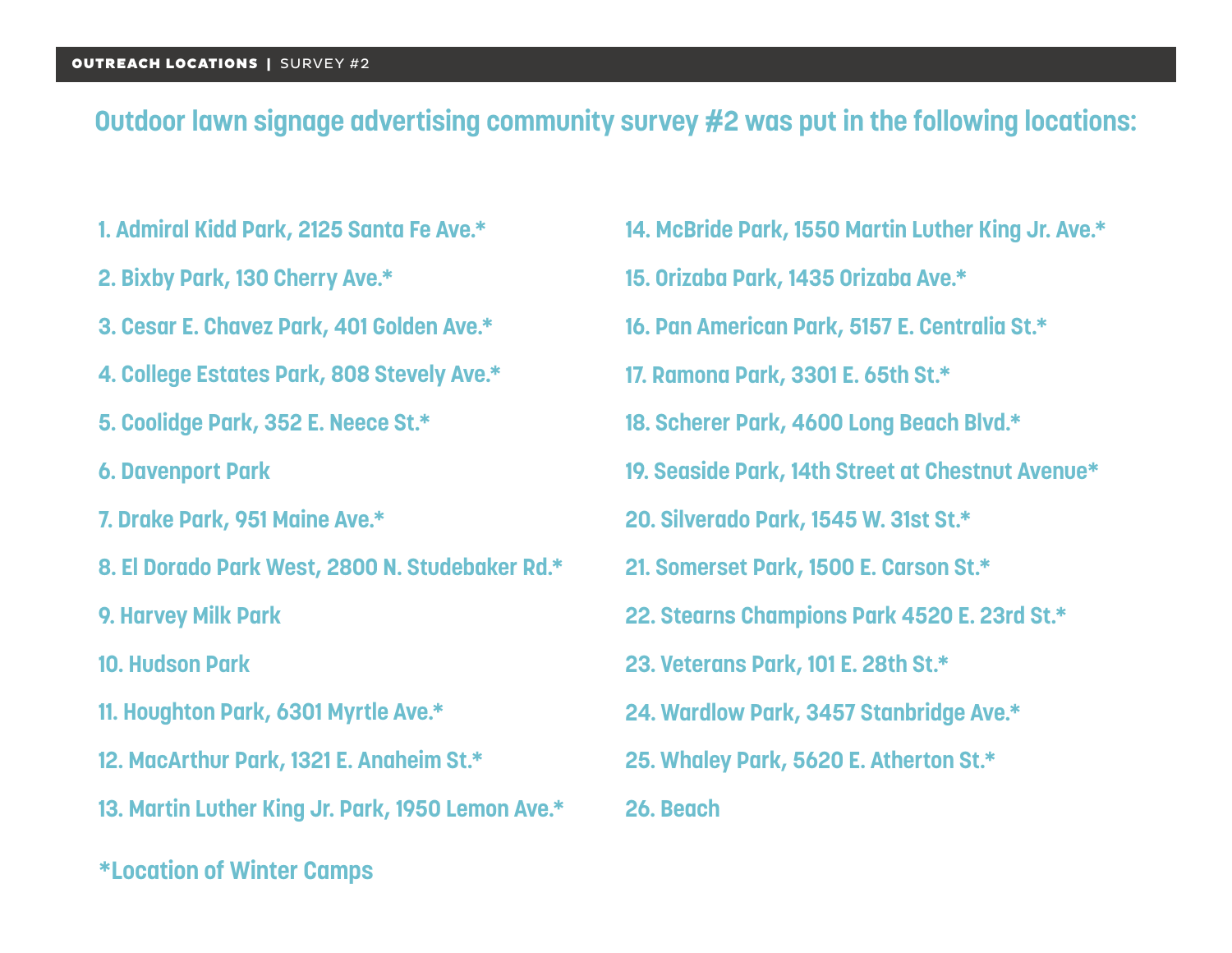# **Outdoor lawn signage advertising community survey #2 was put in the following locations:**

- **27. Bixby Dog Park**
- **28. Coolidge Dog Park**
- **29. El Dorado Park Dog Park**
- **30. Gayle Carter Dog Park**
- **31. Jackson Dog Park**
- **32. K9 Corner Dog Park**
- **33. Pike Park Dog Park**
- **34. Recreation Dog Park**
- **35. Rosa Parks Park**
- **36. Rosie's Dog Beach**
- **37. Seaside Dog Zone**
- **38. Shoreline Aquatic Park**
- **39. Willow Springs Park**
- **40. Wrigley Heights Dog Park**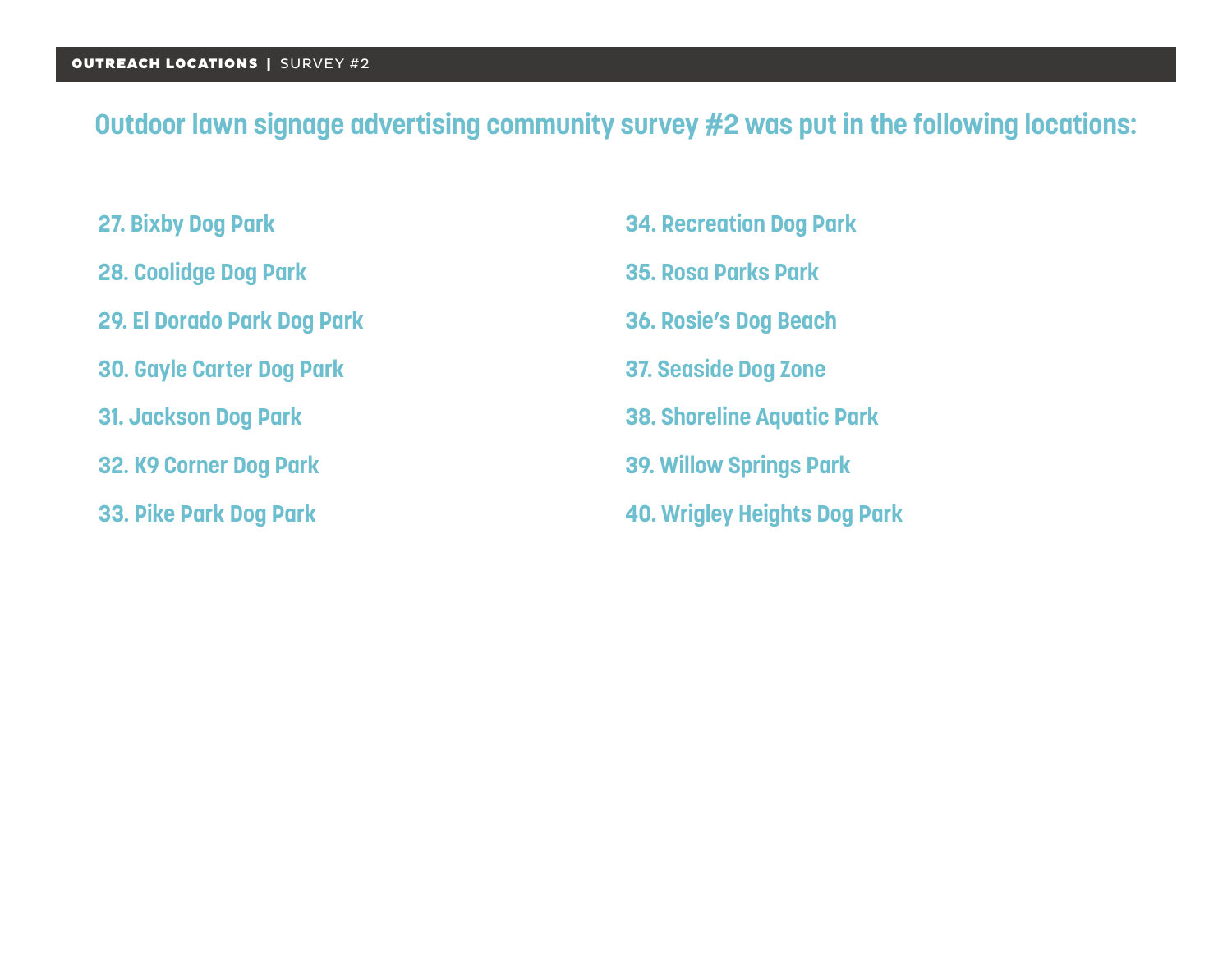**In-person survey stations for community survey #2 were put in the following locations:**

- **1. Ernest McBride Park & Cal Rec Community Center (1550 Martin Luther King Jr. Ave.)**
- **2. Houghton Park (6301 Myrtle Ave.)**
- **3. Orizaba Park (1435 Orizaba Ave.)**
- **4. Veterans Park (101 E. 28th St.)**
- **5. Marina Office**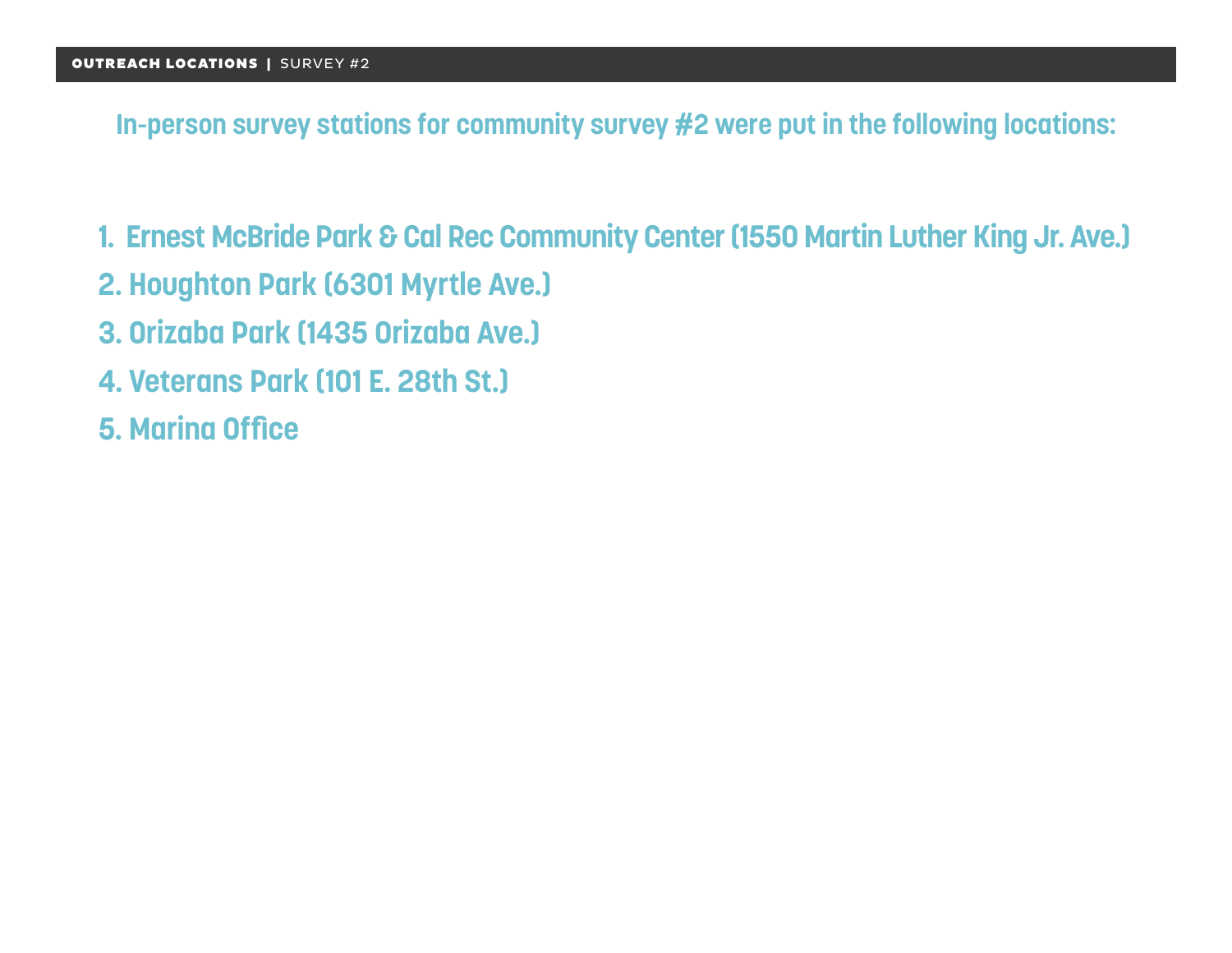#### **Additional poster signage for community survey #2 was put in the following locations:**

- **1. Cherry Park Community Center**
- **2. DeForest Park Community Center**
- **3. El Dorado Nature Center**
- **4. El Dorado Golf Course**
- **5. Heartwell Community Center**
- **6. Heartwell Park Golf Course**
- **7. Recreation Park Community Center**
- **8. Rec Park Golf Course 18**
- **9. Rec Park Golf Course 9**
- **10. Skylinks Golf Course**
- **11. Admiral Kidd Park, 2125 Santa Fe Ave.\***
- **12. Bixby Park, 130 Cherry Ave.\***
- **13. Cesar E. Chavez Park, 401 Golden Ave.\***
- **\*Location of Winter Camps**
- **14. College Estates Park, 808 Stevely Ave.\***
- **15. Coolidge Park, 352 E. Neece St.\***
- **16. Drake Park, 951 Maine Ave.\***
- **17. El Dorado Park West, 2800 N. Studebaker Rd.\***
- **18. Houghton Park, 6301 Myrtle Ave.\***
- **19. MacArthur Park, 1321 E. Anaheim St.\***
- **20. Martin Luther King Jr. Park, 1950 Lemon Ave.\***
- **21. McBride Park, 1550 Martin Luther King Jr. Ave.\***
- **22. Orizaba Park, 1435 Orizaba Ave.\***
- **23. Pan American Park, 5157 E. Centralia St.\***
- **24. Ramona Park, 3301 E. 65th St.\***
- **25. Scherer Park, 4600 Long Beach Blvd.\***
- **26. Seaside Park, 14th Street at Chestnut Avenue\***